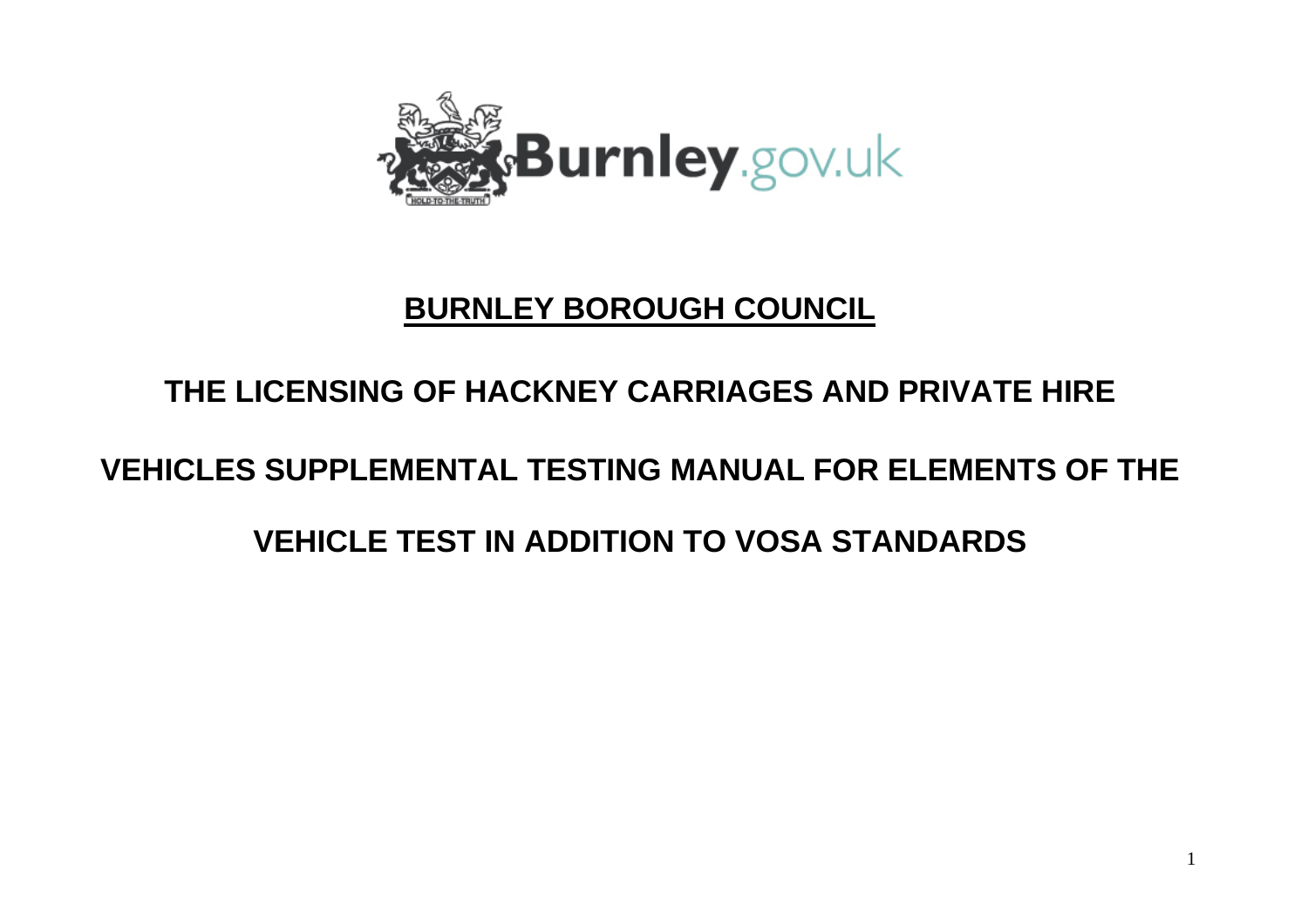#### **1. EXTERIOR OF VEHICLE**

|     | <b>METHOD OF INSPECTION</b>                                                                                                                                                   | <b>REASON FOR REJECTION</b>                                                                                                                                                                                                                                                                                           | <b>NOTES</b>                                                                                                                                                                                                                                     |
|-----|-------------------------------------------------------------------------------------------------------------------------------------------------------------------------------|-----------------------------------------------------------------------------------------------------------------------------------------------------------------------------------------------------------------------------------------------------------------------------------------------------------------------|--------------------------------------------------------------------------------------------------------------------------------------------------------------------------------------------------------------------------------------------------|
| 1.1 | The exterior of the bodywork, the<br>underside of the vehicle and the engine<br>compartment must be in a clean condition<br>to allow for proper inspection of these<br>areas. | Contamination preventing proper inspection                                                                                                                                                                                                                                                                            | If the vehicle is presented for inspection in<br>such a condition that prevents a full<br>examination of items for inspection, the<br>vehicle test will not be carried out.<br>Vehicle exterior to be washed clean for<br>presentation for test. |
|     | 1.2 Check all door check straps to ensure that<br>doors are held in place when fully opened                                                                                   | Door check straps which fail to hold the doors<br>in place when fully opened.<br>Door check straps which fail to restrain the<br>doors when fully open, causing panel damage.                                                                                                                                         |                                                                                                                                                                                                                                                  |
| 1.3 | Examine the external body panel and<br>structure for evidence of corrosion,<br>damage and / or unsatisfactory repairs                                                         | Visibly poor or shoddy repairs constitute a<br>fail.<br>A dent on a panel over 60mm in diameter at<br>its widest point and over 4mm deep<br>constitutes a fail.<br>Multiple dents – More than 4 dents up to<br>60mm in diameter and 4 mm deep on the<br>whole of the vehicle constitutes a fail                       | All repairs should be carried out to a<br>professional standard. Drivers may appeal to<br>Licensing Unit if vehicle failed for dents.                                                                                                            |
|     | 1.4 Examine external paintwork for damage<br>Which adversely affects the appearance<br>of the vehicle.                                                                        | An obvious mismatch of paint constitutes a<br>fail.<br>A scratch mark over 300 mm long constitutes<br>a fail.<br>More than 3 scratches over 150 mm on the<br>whole of the vehicle constitute a fail.<br>A single rust scab over 20mm constitutes a<br>fail.<br>More than 3 rust scabs over 10mm constitute a<br>fail. | Allowances will be made for small stone chips<br>which are not showing signs of rust.<br>Drivers may appeal to Licensing Unit if<br>vehicle failed for scratches / dents.<br>A scratch constitutes paint removal to<br>undercoat or metal.       |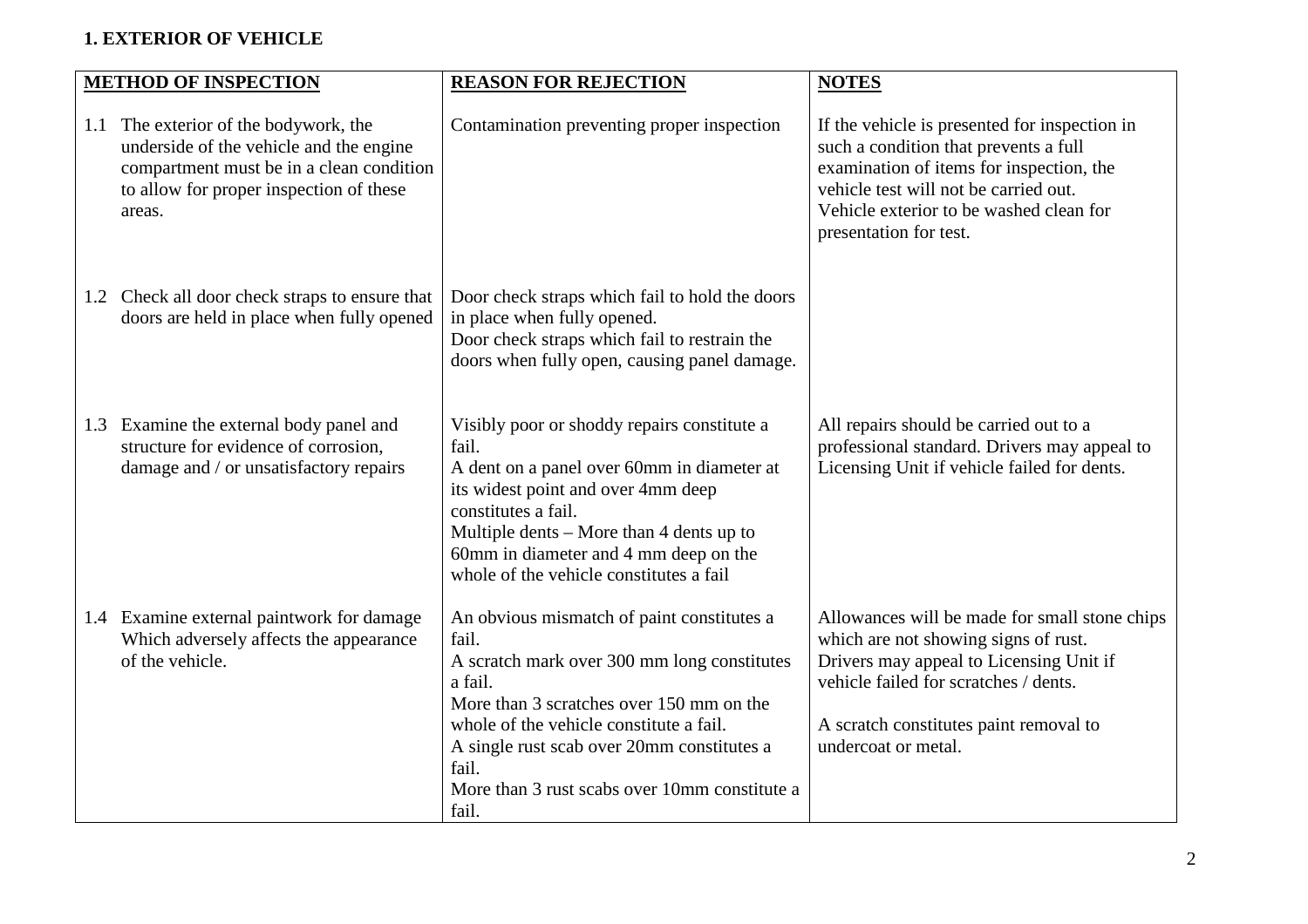### **1. EXTERIOR OF VEHICLE (continued)**

|     | <b>METHOD OF INSPECTION</b>                                                                                                                    | <b>REASON FOR REJECTION</b>                                                                                                                                                                                                                                                                                                                                                                                                                                 | <b>NOTES</b>                            |
|-----|------------------------------------------------------------------------------------------------------------------------------------------------|-------------------------------------------------------------------------------------------------------------------------------------------------------------------------------------------------------------------------------------------------------------------------------------------------------------------------------------------------------------------------------------------------------------------------------------------------------------|-----------------------------------------|
| 1.5 | Ensure that the front and rear bumpers<br>Are in good condition and are securely<br>fixed to the vehicle.                                      | Badly damaged or inadequately secured front<br>or rear bumpers.<br>Visibly poor or shoddy repairs constitute a<br>fail.                                                                                                                                                                                                                                                                                                                                     | Advice will be issued for minor damage. |
|     | 1.6 Examine the rubber seals to every door<br>for damage, looseness or absence.                                                                | A door seal which is damaged or worn to the<br>extent that air/water penetration may occur<br>constitutes a fail.<br>Any sharp edges arising from door seal<br>defects constitutes a fail.                                                                                                                                                                                                                                                                  |                                         |
| 1.7 | Check that every reversing light fitted by<br>The manufacturer of the vehicle is<br>complete, in good working order and in<br>clean condition. | A reversing light which :<br>does not operate when reverse gear is<br>a)<br>selected.<br>b) is incomplete, not in good working order<br>or in clean condition, I.e. so damaged or<br>deteriorated that its function is impaired.<br>emits other than a steady white light<br>C)<br>when reverse gear is selected or remains<br>on when reverse gear is deselected<br>d) is insecure or does not provide adequate<br>illumination to the rear of the vehicle |                                         |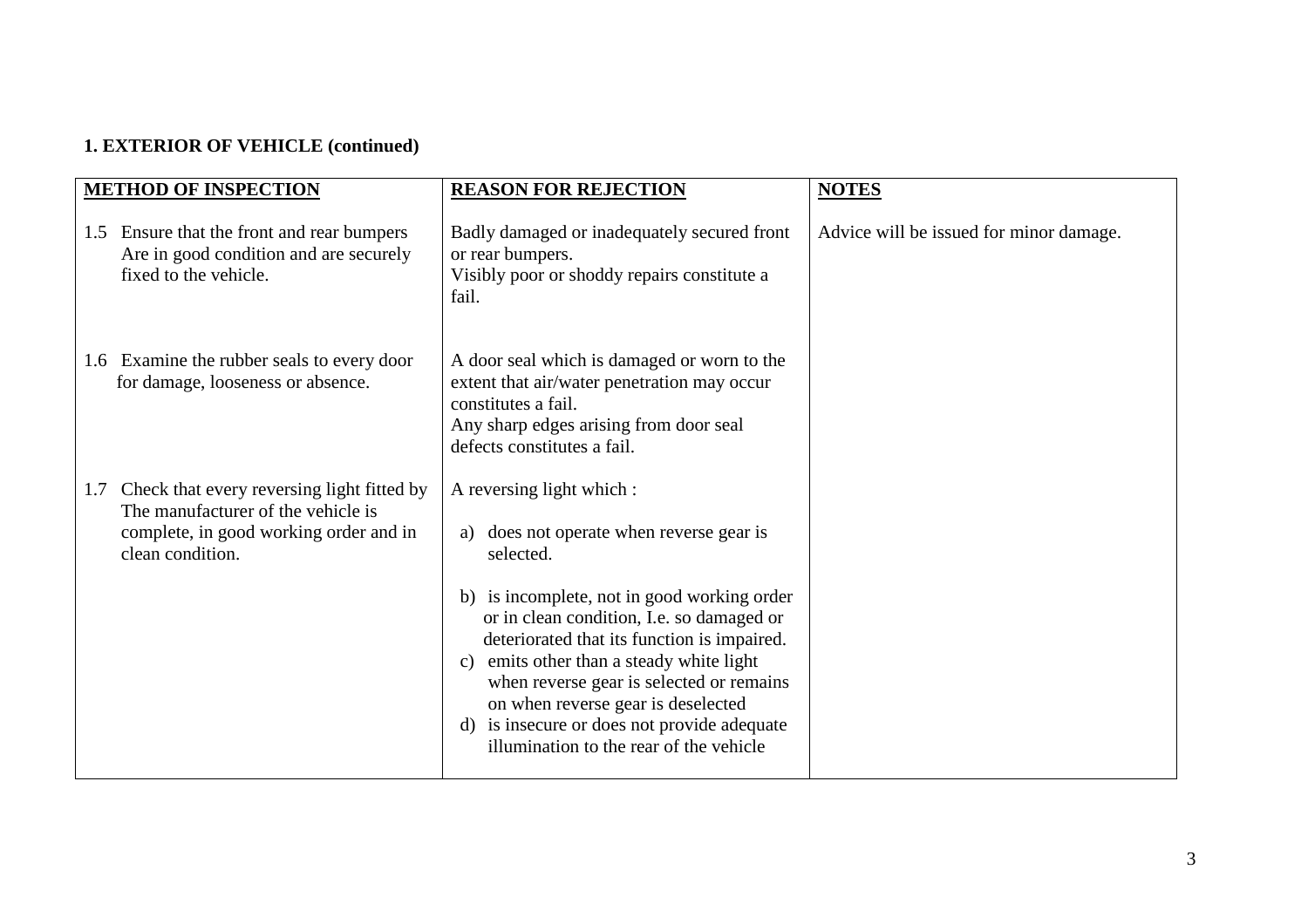#### **2. SIGNS – PRIVATE HIRE VEHICLES**

#### THIS SECTION DOES NOT APPLY TO VEHICLES PRESENTED FOR INSPECTION WHERE AN INITIAL APPLICATION FOR A HACKNEY CARRIAGE OR PRIVATE HIRE VEHICLE LICENCE IS TO BE MADE.

|               | <b>METHOD OF INSPECTION</b>                                                                                                                                                                                                                                                  | <b>REASON FOR REJECTION</b>                                                                                                                                                                                           | <b>NOTES</b>                                                                                                     |
|---------------|------------------------------------------------------------------------------------------------------------------------------------------------------------------------------------------------------------------------------------------------------------------------------|-----------------------------------------------------------------------------------------------------------------------------------------------------------------------------------------------------------------------|------------------------------------------------------------------------------------------------------------------|
| 2.1           | Examine the company door signs affixed<br>to the front passenger and drivers doors<br>and Insurance stickers affixed to the rear<br>passenger doors to ensure that they<br>comply with the conditions attached to<br>private hire vehicle licences. (see<br>appendix $'A'$ ) | Failure to display the name of the private hire<br>company and/ or its telephone number, web<br>address or e mail address in the manner<br>prescribed in the conditions attached to private<br>hire vehicle licences. |                                                                                                                  |
| $2.2^{\circ}$ | Examine vehicle to ensure that 'No<br>Smoking' signs are displayed and are<br>clearly visible to passengers.                                                                                                                                                                 | 'No Smoking' signs not displayed or<br>displayed in such a manner that they cannot be<br>clearly seen by passengers<br>'No Smoking' signs displayed that do not<br>conform to the size and design required.           | 'No Smoking' signs that comply with the<br>legislation can be obtained free of charge from<br>the Licensing Unit |
|               | 2.3 Examine any signage displayed on the<br>vehicle to ensure that it complies with the<br>conditions attached to the vehicle licence                                                                                                                                        | Vehicle is displaying signage in contravention<br>of the conditions attached to the vehicle<br>licence.                                                                                                               | Private Hire vehicles are prohibited from<br>displaying any advertisement.                                       |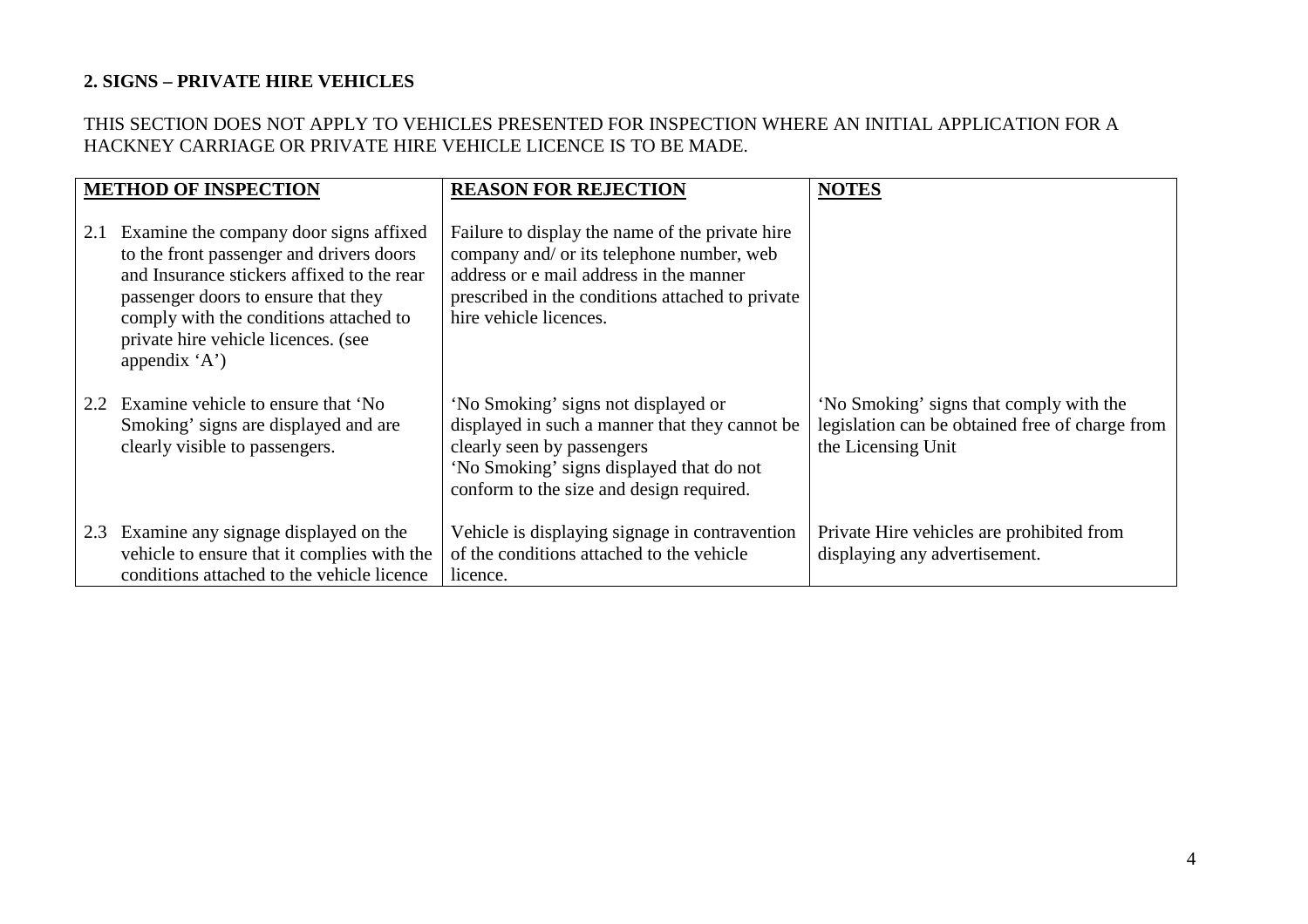#### **SIGNS – HACKNEY CARRIAGES**

|     | 2.4 Examine any advertisement either in or<br>on the vehicle to ensure that it meets the<br>criteria for advertising contained in the<br>conditions attached to hackney carriages                                                               | Adverts that exceed the dimensions and or<br>content contained in the hackney carriage<br>conditions.                                                                                                       |                                                                                                                                                                                                      |
|-----|-------------------------------------------------------------------------------------------------------------------------------------------------------------------------------------------------------------------------------------------------|-------------------------------------------------------------------------------------------------------------------------------------------------------------------------------------------------------------|------------------------------------------------------------------------------------------------------------------------------------------------------------------------------------------------------|
| 2.5 | Examine vehicle to ensure that 'No<br>Smoking' signs are displayed and are<br>clearly visible to passengers.                                                                                                                                    | 'No Smoking' signs not displayed or<br>displayed in such a manner that they cannot be<br>clearly seen by passengers<br>'No Smoking' signs displayed that do not<br>conform to the size and design required. | 'No Smoking' signs that comply with the<br>legislation can be obtained free of charge from<br>the Licensing Unit                                                                                     |
| 2.6 | Examine the vehicle to ensure that<br>signs that state, 'Burnley Borough<br>Council – Licensed Hackney Carriage'<br>are displayed on the rear passenger doors<br>and contain the same licence number that<br>is displayed on the licence plate. | Signs not displayed<br>Signs damaged so as to render them<br>unreadable.                                                                                                                                    | Signs will be provided free of charge by the<br>Council when the vehicle is first licensed.<br>The cost of any replacement signs required<br>will be the responsibility of the vehicle<br>proprietor |

#### **3. LICENCE PLATES**

| 3.1 Examine the licence plate mounting and | A mounting plate which is not adequately     | Hackney carriage plates shall be fixed in the  |
|--------------------------------------------|----------------------------------------------|------------------------------------------------|
| ensure that it is securely fixed to the    | secured to the vehicle by a Council approved | centre of the boot lid.                        |
| vehicle                                    | method.                                      | Private hire plates shall be fixed to the rear |
|                                            |                                              | offside of the vehicle                         |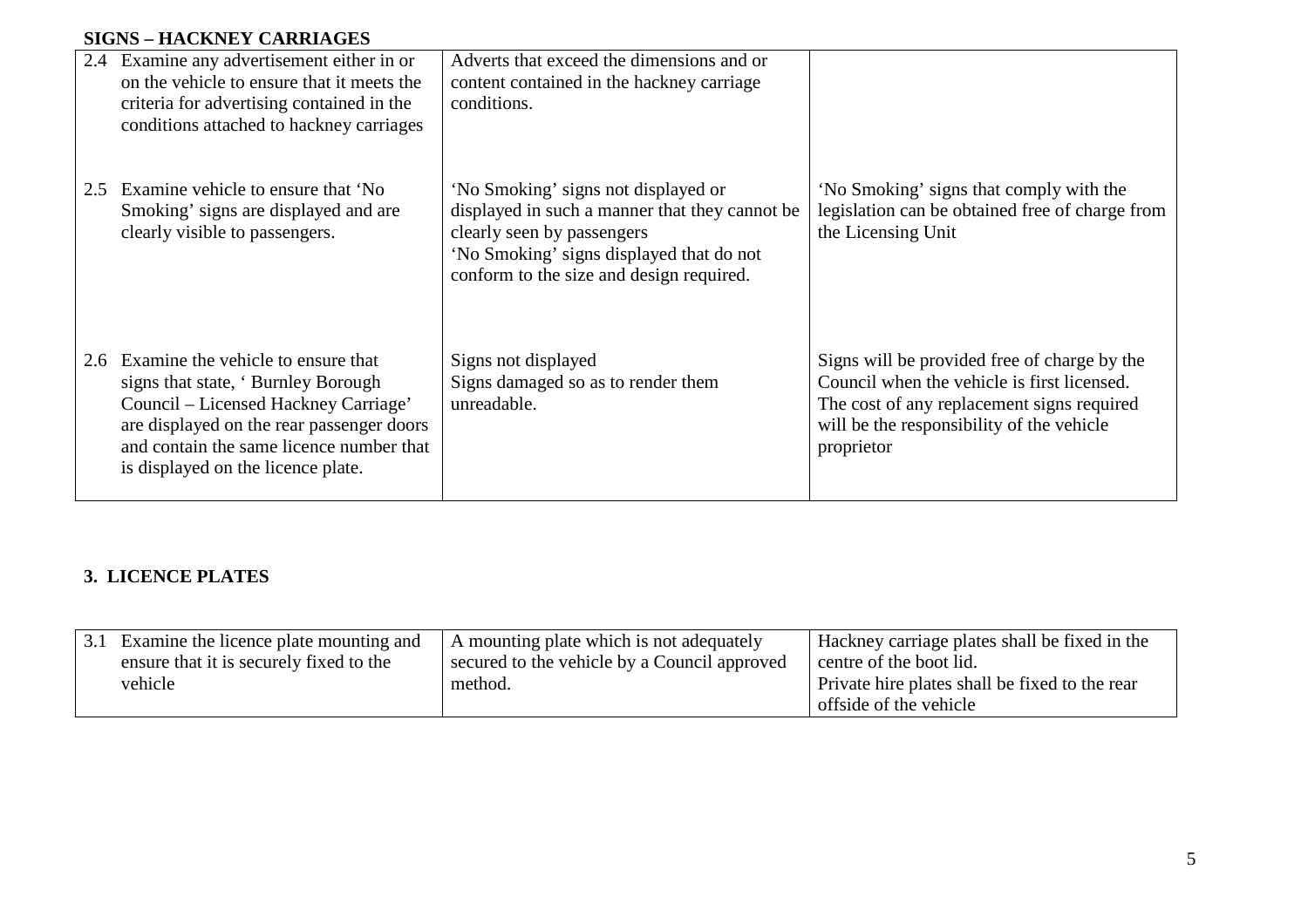#### **4. TYRES AND SPARE WHEEL**

|     | <b>METHOD OF INSPECTION</b>                                                                                                                                | <b>REASON FOR REJECTION</b>                                                                     | <b>NOTES</b>                                                                                                                 |
|-----|------------------------------------------------------------------------------------------------------------------------------------------------------------|-------------------------------------------------------------------------------------------------|------------------------------------------------------------------------------------------------------------------------------|
|     | 4.1 Ensure that the tyre provided on the spare<br>Wheel is the same size and construction<br>as those fitted to the road wheels.                           | A tyre which is of a different size or<br>construction. (Space saver tyres are<br>acceptable.)  | The vehicle must be presented with a spare<br>tyre which, if fitted to the vehicle, would<br>satisfy all legal requirements. |
| 4.2 | Examine the tyre which is fitted to the<br>spare wheel for signs of damage or<br>excessive wear and ensure that it<br>complies with all legal requirements | Damaged, excessive wear, sub standard or<br>otherwise illegal tyres                             |                                                                                                                              |
| 4.3 | Check that the tyre is not excessively<br>over inflated or under inflated.                                                                                 | Excessively over or under inflated spare tyre                                                   |                                                                                                                              |
| 4.4 | Examine the jack and wheel brace<br>provided with the vehicle to ensure that<br>they are in good working order.                                            | Failure to provide a suitable jack and/or wheel<br>brace with the vehicle in good working order |                                                                                                                              |
|     | 4.5 Check the spare wheel fixing bracket<br>(or similar securing device) to ensure that<br>the wheel is properly secured in the<br>correct position.       | Failure to satisfactorily secure the spare wheel                                                |                                                                                                                              |
|     | 4.6 Check the rim of the spare wheel for any<br>Signs of distortion or damage.                                                                             | A wheel rim that is damaged or distorted to<br>such an extent that it is rendered unserviceable |                                                                                                                              |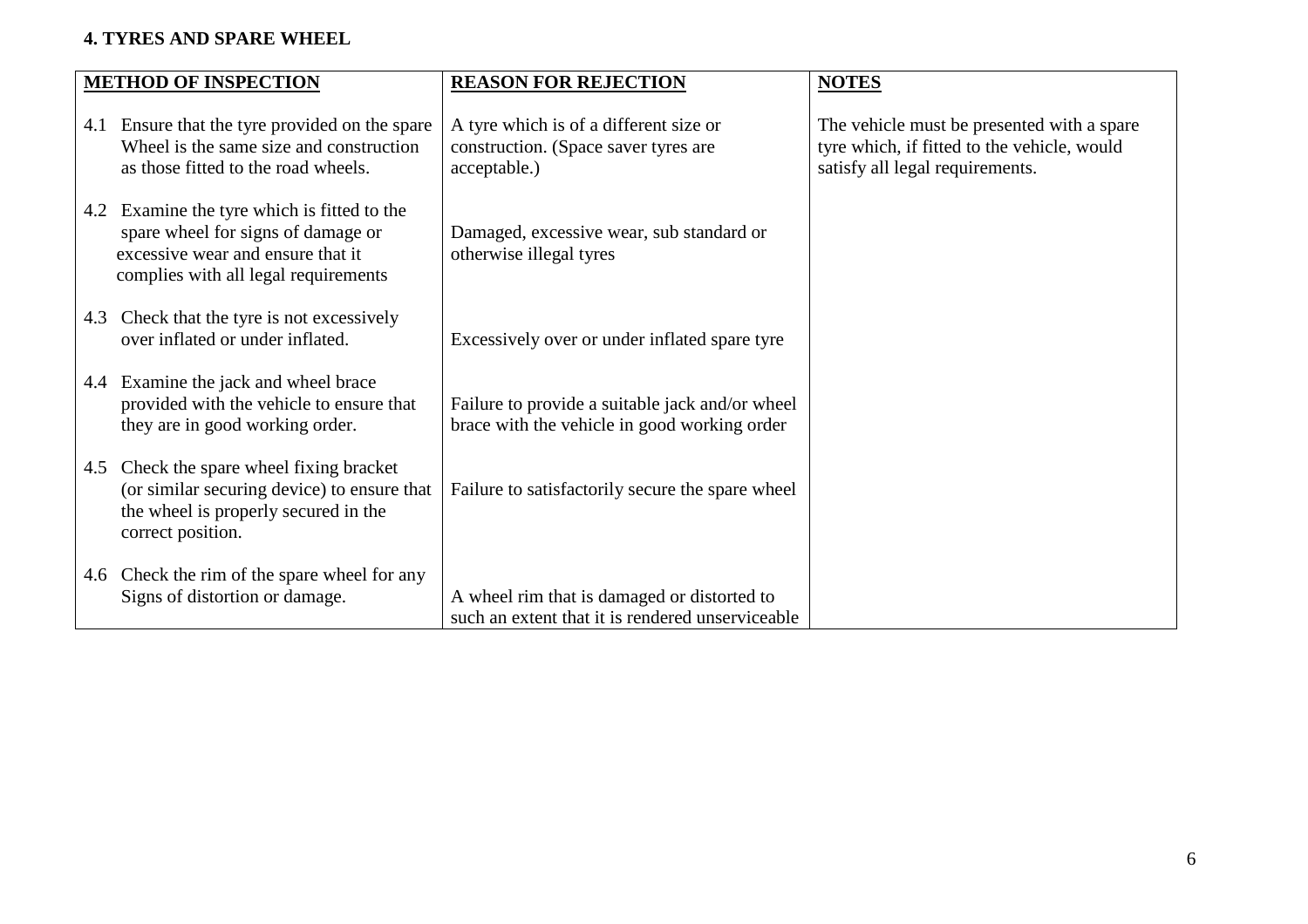#### **5. BOOT**

|     | <b>METHOD OF INSPECTION</b>                                                                                                                                         | <b>REASON FOR REJECTION</b>                                                                                                              | <b>NOTES</b>                                                           |
|-----|---------------------------------------------------------------------------------------------------------------------------------------------------------------------|------------------------------------------------------------------------------------------------------------------------------------------|------------------------------------------------------------------------|
| 5.1 | Examine the boot interior for evidence of<br>Corrosion or water penetration                                                                                         | Corrosion to the floor of the boot, inner wing<br>panels or lid or evidence of water penetration.                                        |                                                                        |
|     | 5.2 Ensure that there is adequate boot floor<br>Covering and that it is in good condition<br>and offers adequate protection to luggage<br>stored in the boot        | inadequate floor covering                                                                                                                |                                                                        |
| 5.3 | Examine the interior of the boot for<br>Accumulations of dirt, dust, grease, litter<br>etc. or staining of any surface which<br>luggage may come into contact with. | Accumulations of dirt, grease, rubbish etc. in<br>the boot which could soil or damage luggage<br>stored therein                          | The materials could contaminate passengers<br>luggage, taint food etc. |
|     | 5.4 Check the boot for the presence of any<br>flammable or corrosive materials.                                                                                     | Containers for the storage of petrol or any<br>flammable or corrosive material shall not be<br>carried in the vehicle                    |                                                                        |
| 5.5 | Check the boot for loose tools and other<br>Items.                                                                                                                  | Any tools or other items not adequately<br>secured or would hinder storage of luggage                                                    |                                                                        |
|     | 5.6 Check that the vehicle boot support and<br>mechanism adequately supports the boot<br>lid when it is in the 'lifted' position                                    | Defective opening mechanism.<br>Defective boot supports which prevent the lid<br>from being properly secured in the 'lifted'<br>position |                                                                        |

#### **6. ENGINE COMPARTMENT**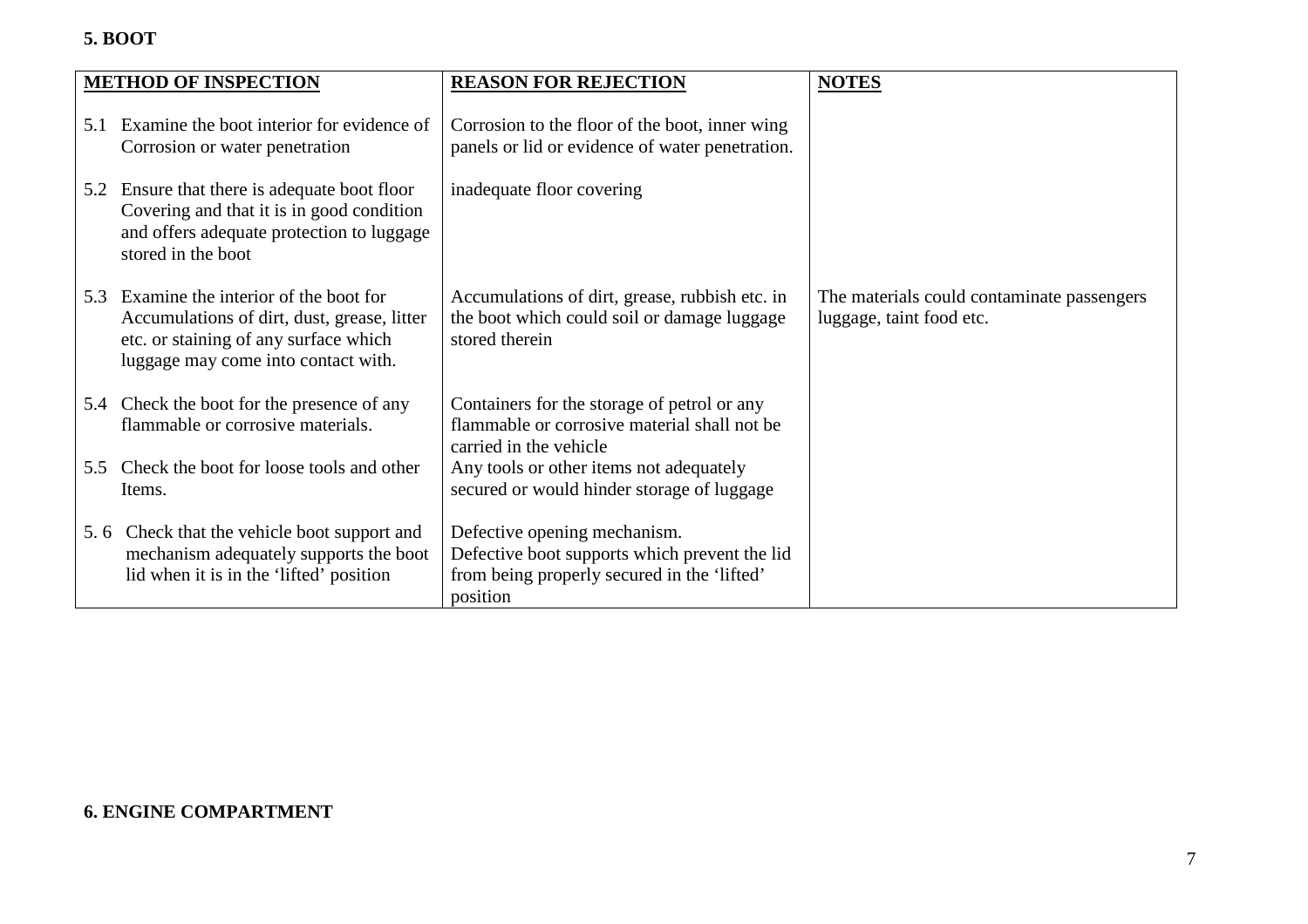|     | <b>METHOD OF INSPECTION</b>                                                                                                   | <b>REASON FOR REJECTION</b>                                                                                 | <b>NOTES</b>       |
|-----|-------------------------------------------------------------------------------------------------------------------------------|-------------------------------------------------------------------------------------------------------------|--------------------|
| 6.1 | Ensure that the battery is properly<br>secured in position and that any additional<br>electrical equipment is safe and secure | A battery which is not adequately secured.<br>Additional wiring or equipment which is<br>unsafe or insecure |                    |
|     | 6.2 Check the fan belt for signs of incorrect<br>Adjustment and/or deterioration                                              |                                                                                                             | <b>Advice Note</b> |
| 6.3 | Examine the engine mountings for<br>Signs of deterioration.                                                                   | Insecure or excessively deteriorated engine<br>mountings                                                    |                    |
|     | 6.4 Ensure that the radiator is properly<br>Secured to the vehicle and check the<br>cooling system for signs of any leaks     | An inadequately secured radiator or leaks<br>from the cooling system                                        |                    |
| 6.5 | Check the clutch mechanism for correct<br>operation                                                                           |                                                                                                             | <b>Advice Note</b> |

#### **7. INTERIOR OF VEHICLE**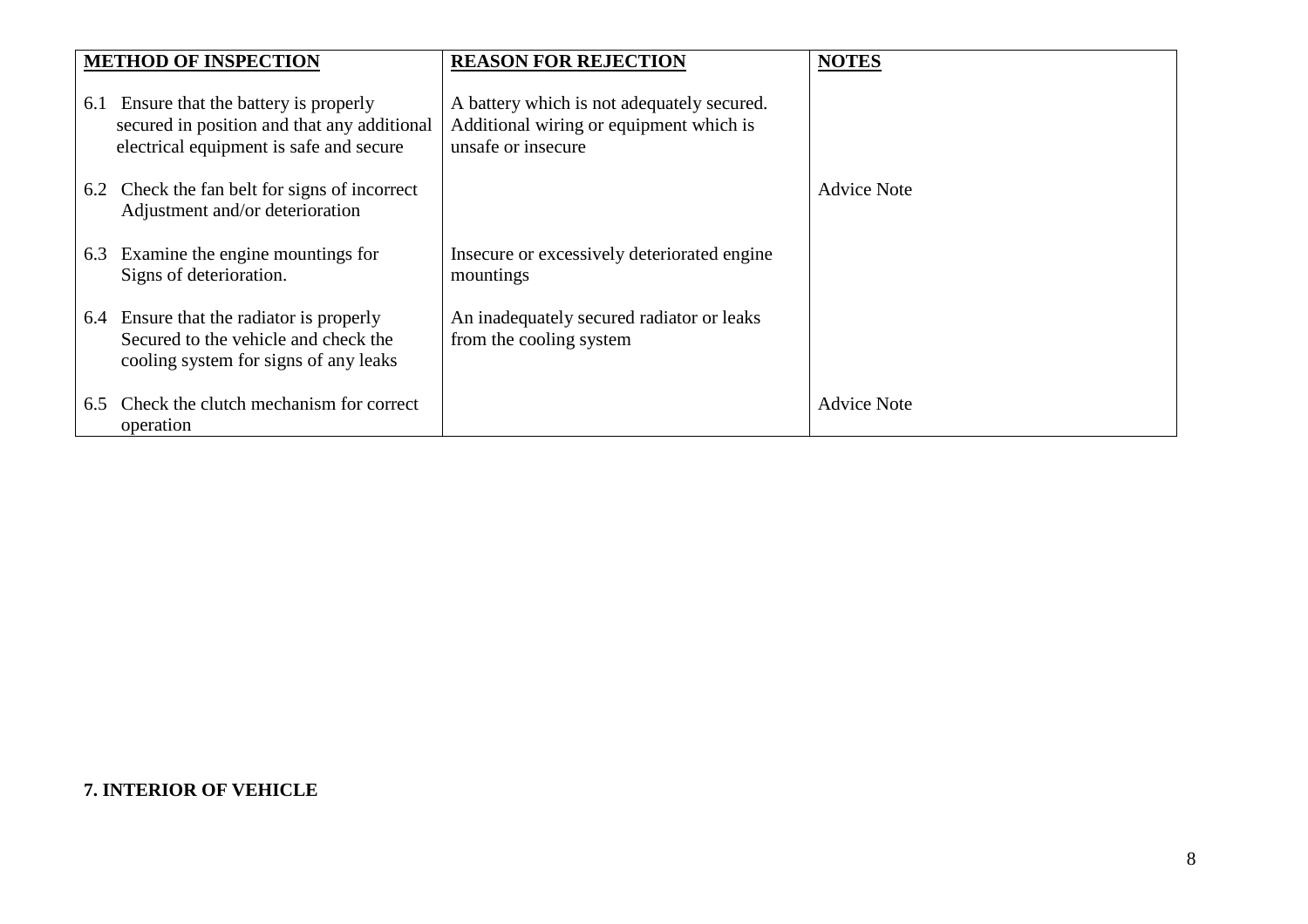| <b>METHOD OF INSPECTION</b>                                                                                                                                   | <b>REASON FOR REJECTION</b>                                                                                                                        | <b>NOTES</b>                                                       |
|---------------------------------------------------------------------------------------------------------------------------------------------------------------|----------------------------------------------------------------------------------------------------------------------------------------------------|--------------------------------------------------------------------|
|                                                                                                                                                               |                                                                                                                                                    |                                                                    |
| 7.1 Examine the floor and upholstery inside<br>The vehicle foe accumulations of dirt,<br>dust, litter, general debris, staining or<br>excessive wear.         | A vehicle which is in a dirty condition with an<br>excessive accumulation of dust, litter, debris<br>etc. or staining to the carpets or upholstery | Vehicle interior to be vacuum cleaned for<br>presentation for test |
| 7.2 Examine the upholstery and ensure that it<br>Is not excessively worn, holed or torn                                                                       | Upholstery is excessively worn, hole or torn                                                                                                       |                                                                    |
| 7.3 Examine each of the passenger seats to<br>Ensure that all seat cushions and back<br>rests are in good condition and offer<br>proper support to passengers | Seat cushions or back rests which are in poor<br>condition and/or offer poor support to<br>passengers                                              |                                                                    |
| 7.4 Examine the rear seats to ensure that the<br>seat base is secure                                                                                          | Inadequately secured rear seat bases                                                                                                               |                                                                    |
| 7.5 Check the operation of the interior light,<br>both the door manual switch and the door<br>operated switches if fitted by the<br>manufacturer              | Faulty interior light switches or door switches                                                                                                    |                                                                    |
| 7.6 Check the operation of the<br>heater/windscreen de-mister to ensure<br>that it is in satisfactory                                                         | Defective heater/windscreen de-mister                                                                                                              |                                                                    |
| 7.7 Check the anti-slip face on the clutch<br>Pedal                                                                                                           | The anti-slip provision on the clutch pedal is<br>missing, loose or worn smooth                                                                    |                                                                    |

### **7. INTERIOR OF VEHICLE (continued)**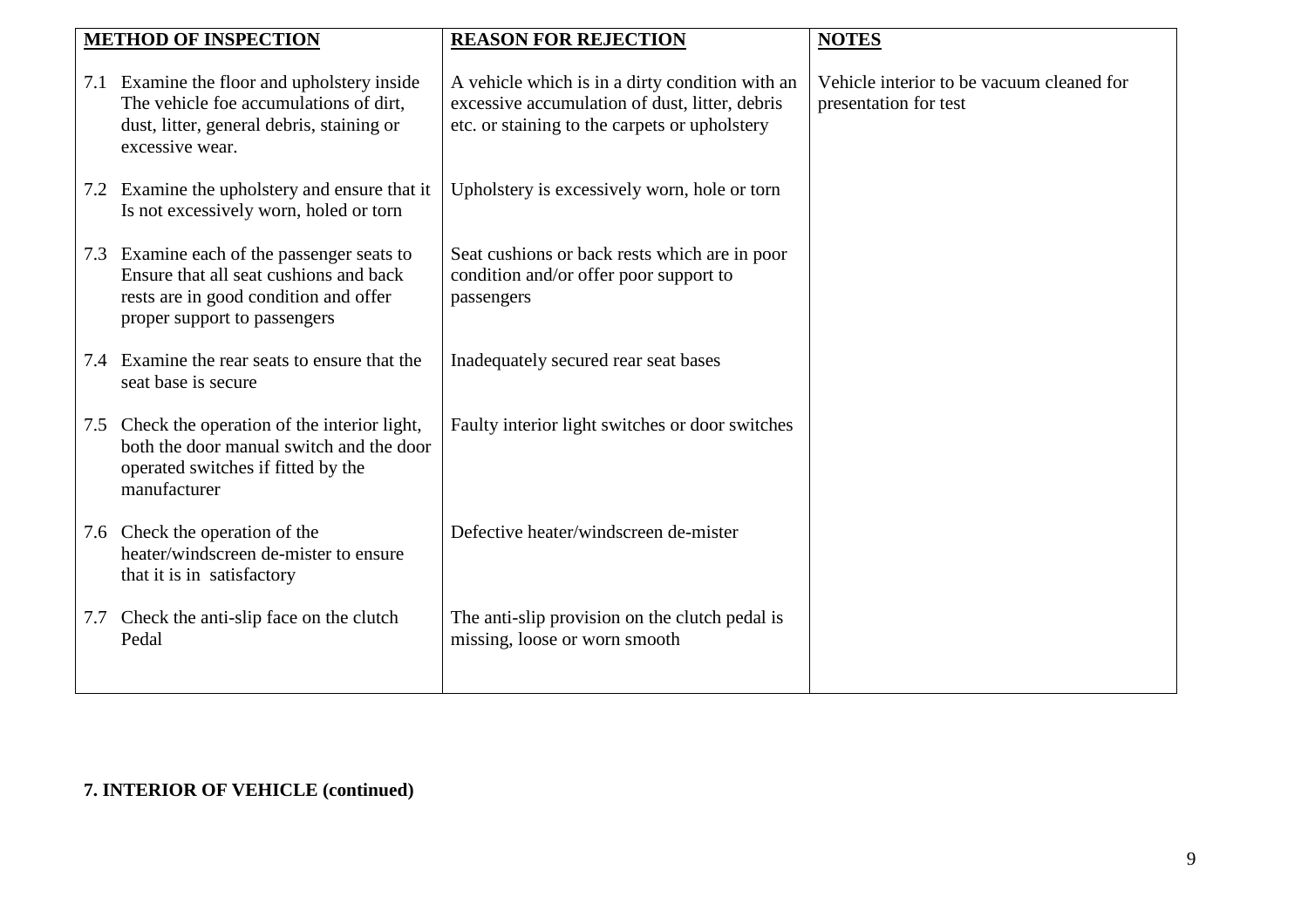| <b>METHOD OF INSPECTION</b>                                                                                                                                                                                                            | <b>REASON FOR REJECTION</b>                                                                                            | <b>NOTES</b>                                                                                                                              |
|----------------------------------------------------------------------------------------------------------------------------------------------------------------------------------------------------------------------------------------|------------------------------------------------------------------------------------------------------------------------|-------------------------------------------------------------------------------------------------------------------------------------------|
| 7.8 Check the operation of all window<br>winder mechanisms ensuring that they all<br>windows to be fully lowered and raised<br>easily                                                                                                  | Window mechanisms that do not allow<br>windows to be easily lowered or raised                                          |                                                                                                                                           |
| 7.9 Check the operation of all rear doors<br>from the interior of the vehicle                                                                                                                                                          | A rear door that cannot be opened from the<br>inside using the interior handles                                        |                                                                                                                                           |
| 7.10 Check that interior and exterior mirrors<br>Are fitted                                                                                                                                                                            | Missing, insecure or defective mirrors which<br>do not give a clear view to the rear from the<br>drivers seat          |                                                                                                                                           |
| 7.11 Check that there are no excessively<br>unpleasant odours noticeable inside the<br>vehicle                                                                                                                                         | Unacceptable smell including vomit, waste<br>food or other similar contaminants                                        |                                                                                                                                           |
| 7.13 Ensure that all emergency exits provided<br>are clearly marked, in letters not less<br>than 25mm high, on both the inside and<br>outside with the words, 'EMERGENCY<br>DOOR' or 'FOR EMERGENCY USE<br>ONLY' adjacent to that exit | The words, 'EMERGENCY DOOR' or 'FOR<br><b>EMERGENCY USE ONLY'</b> are not<br>displayed on either the inside or outside | Sections 7.13 and 7.14 are only applicable to<br>vehicles which are licensed for the carriage of<br>8 passengers not including the driver |
| 7.14 Check that the means of operation for<br>The emergency exits is clearly indicated<br>on or near the door                                                                                                                          | The means of operation are not clearly<br>indicated                                                                    |                                                                                                                                           |
|                                                                                                                                                                                                                                        |                                                                                                                        |                                                                                                                                           |

### **7. INTERIOR OF VEHICLE (CONTINUED) – HACKNEY CARRIAGES ONLY**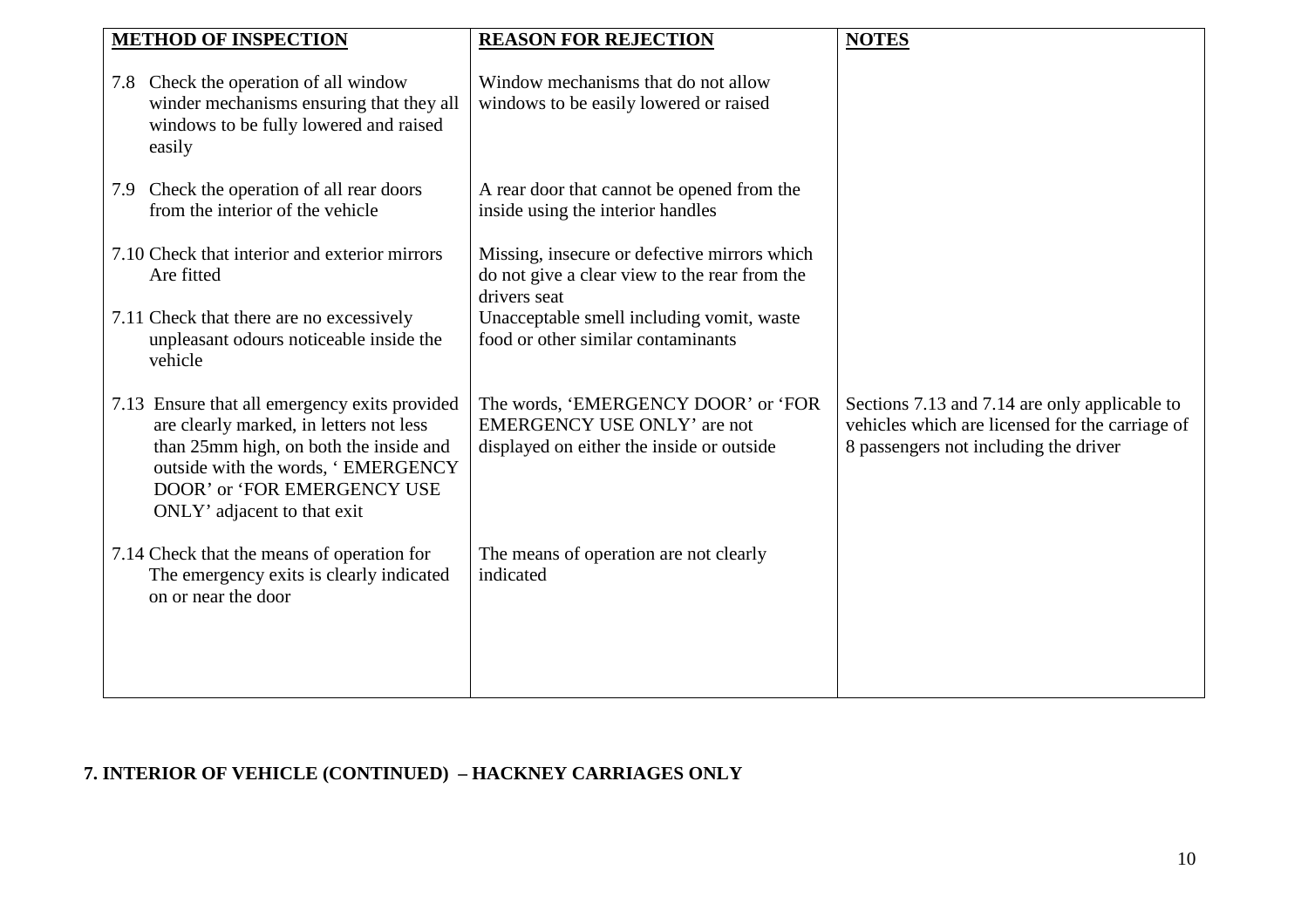| <b>METHOD OF INSPECTION</b>                                                                                                                                         | <b>REASON FOR REJECTION</b>                                              | <b>NOTES</b>                                                                                                                             |
|---------------------------------------------------------------------------------------------------------------------------------------------------------------------|--------------------------------------------------------------------------|------------------------------------------------------------------------------------------------------------------------------------------|
| 7.15 Check that the wheelchair ramps slide<br>easily and smoothly from stowage and<br>that they are in good condition.                                              | Ramps not present.<br>Ramps that are not easily removed from<br>stowage. | Storage of ramps when not in use must not<br>impede access or egress of passengers                                                       |
| 7.16 Check that an adequate locating device is<br>fitted to ensure that ramps do not slip or<br>tilt when in use                                                    | No locating device                                                       |                                                                                                                                          |
| 7.17 Check that anchorages are provided both<br>for wheelchairs and for passengers<br>travelling in wheelchairs.<br>Restraints must be independent of each<br>other | No separate anchorages for wheelchairs and<br>for passengers             | A single restraint <i>i.e.</i> either wheelchair<br>anchorage or seatbelt that restrains passengers<br>in wheelchairs is not acceptable. |
| 7.18 Examine grab handles at door entrances<br>to ensure that they are securely fixed to<br>the vehicle.                                                            | Grab handles missing or not securely fixed                               |                                                                                                                                          |

#### **8. FIRST AID KIT**

| <b>METHOD OF INSPECTION</b>             | <b>REASON FOR REJECTION</b>      | <b>NOTES</b> |
|-----------------------------------------|----------------------------------|--------------|
| 8.1 Check that there is a first aid kit | Failure to provide first aid kit |              |

#### **9. FIRE EXTINGUISHER**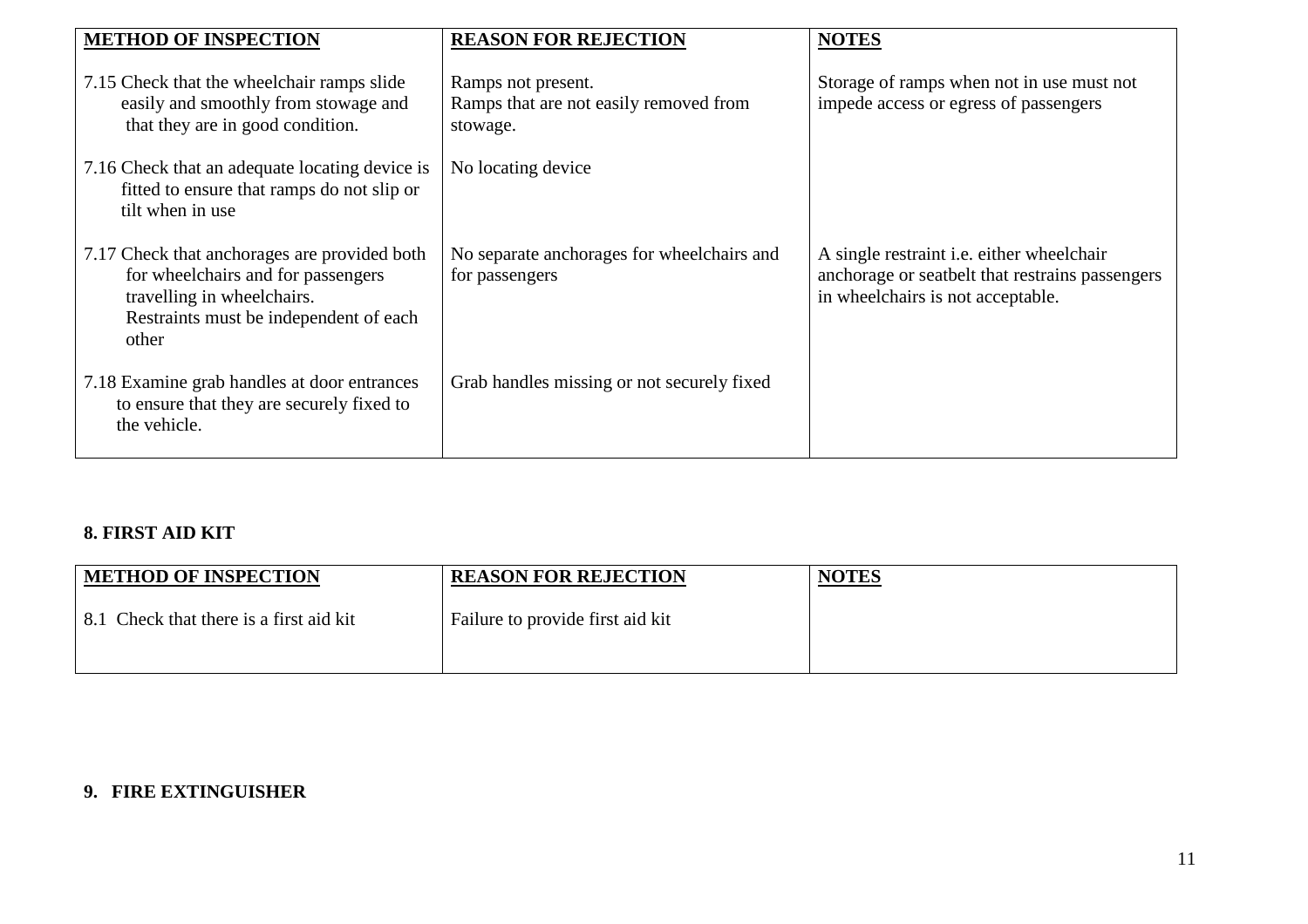| <b>METHOD OF INSPECTION</b>                                                                                                                | <b>REASON FOR REJECTION</b>                   | <b>NOTES</b> |
|--------------------------------------------------------------------------------------------------------------------------------------------|-----------------------------------------------|--------------|
| 9.1 Examine the fire extinguisher to ensure<br>that it is not empty or has been damaged<br>so as to prevent it from operating<br>correctly | A leaking, empty or damaged fire extinguisher |              |

#### **10. ROAD TEST**

| <b>METHOD OF INSPECTION</b>                                                                                                                 | <b>REASON FOR REJECTION</b>                                                                     | <b>NOTES</b>                                                                 |
|---------------------------------------------------------------------------------------------------------------------------------------------|-------------------------------------------------------------------------------------------------|------------------------------------------------------------------------------|
| 10.1 Drive the vehicle over a measured<br>distance and check for meter calibration<br>at 1320 yards and a further increment of<br>220 yards | A taxi meter fare reading that does not comply<br>with the Council's current fare/tariff charge | Applies to hackney carriages and private hire<br>vehicles fitted with meters |
| 10.2 Check integrity of meter seals                                                                                                         | Seals which have been tampered with or<br>removed                                               | Ditto                                                                        |
| 10.3 Check that the meter fitted is a Calendar                                                                                              | Non – Calendar meter fitted                                                                     | Ditto                                                                        |